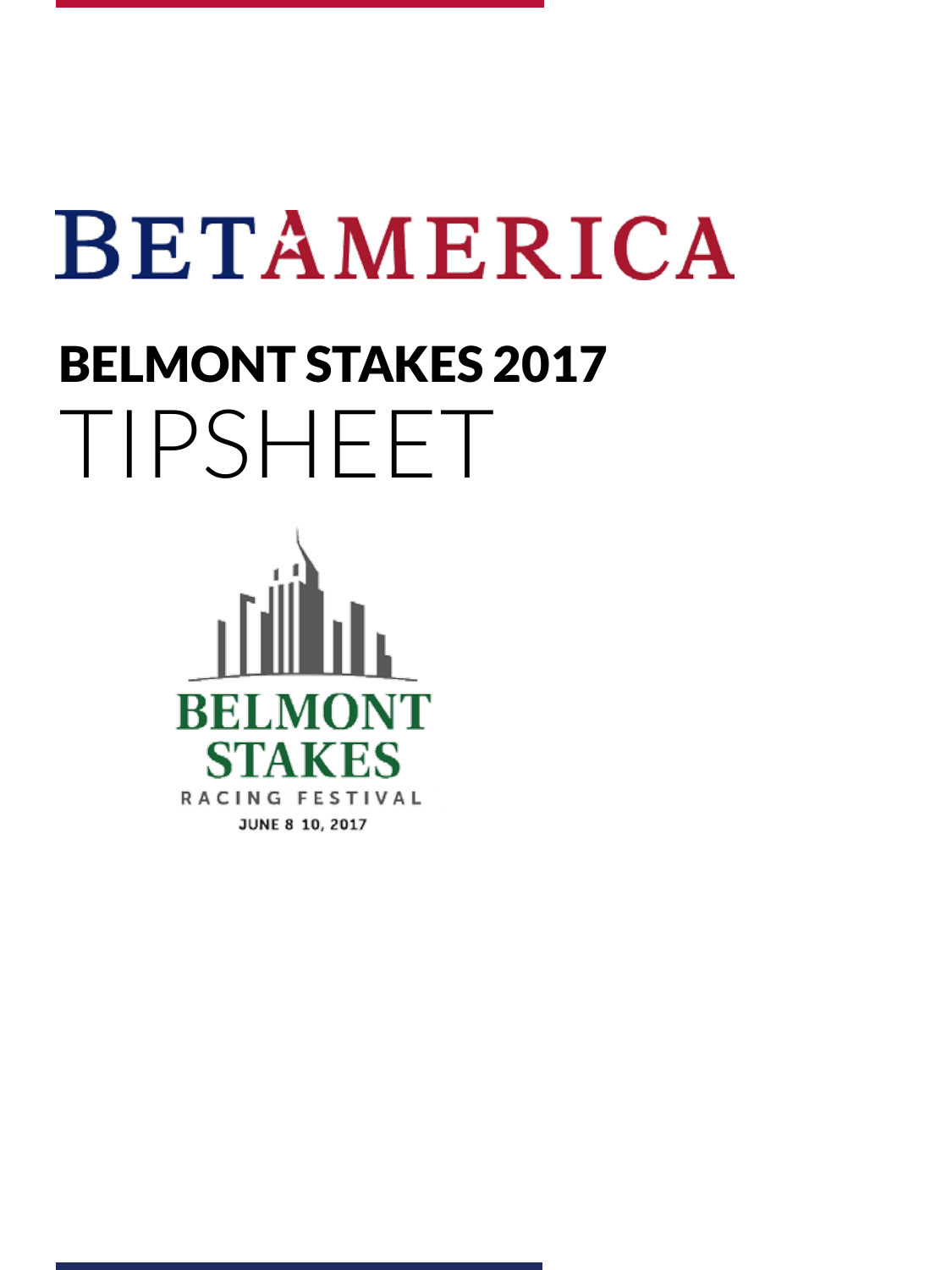## LONGINESS JUST A GAME STAKES

\$700,000 - GRADE 1

**Michelle's Picks** 

by Michelle Yu, BetAmerica's VIP Manager

1<sup>st</sup> Choice: #1 DICKINSON (5-2) With the void of Tepin looking to be filled, I submit to you Dickinson. A troubled trip away from an undefeated 2017, Godolphin's blue-blooded color bearer has come into her own at 5. Although she has been running further, she's 2-2 at the mile and I think she's capable of being versatile with placement.

**2nd Choice: #5 CELESTINE** (3-1) Last year's champ is back and while she has take the same path to this race, it was paved a little better this year, with no losses under her belt. Jose Ortiz will be looking over his should because they will be coming from him but here is a horse for course, with class and a record to boot.

*CONCLUSION:* It's a two-horse race in the Just A Game, and I may even single my top pick.

### SATURDAY – RACE 8

Post 3:58pm ET Saturday, June 10th, 2017 1 Mile Turf

**WAGER MENU**

WPS, Exacta, Trifecta, Superfecta, Daily Double, Pick 3, Pick 4



#### **Full Entries**

| $\overline{1}$ | <b>Dickinson</b><br>P Lopez       | $5 - 2$  |  |
|----------------|-----------------------------------|----------|--|
| $\overline{2}$ | Roca Rojo<br>F Geroux             | $9 - 5$  |  |
| 3              | <b>Prize Exhibit</b><br>M E Smith | $20 - 1$ |  |
| 4              | <b>Harmonize</b><br>JR Velazquez. | $12 - 1$ |  |
| 5              | <b>Celestine</b><br>J L Ortiz     | $3 - 1$  |  |
|                | Sassy Little Lila<br>Luis Saez    | $8 - 1$  |  |
|                | Antonoe<br>J Castellano           | $8 - 1$  |  |

It's Time to Play the BetAmerica Way!

**BETAMERICA** 



### <sup>15</sup> **HANDICAPPING CONTESTS**

Available at **BETAMERICA**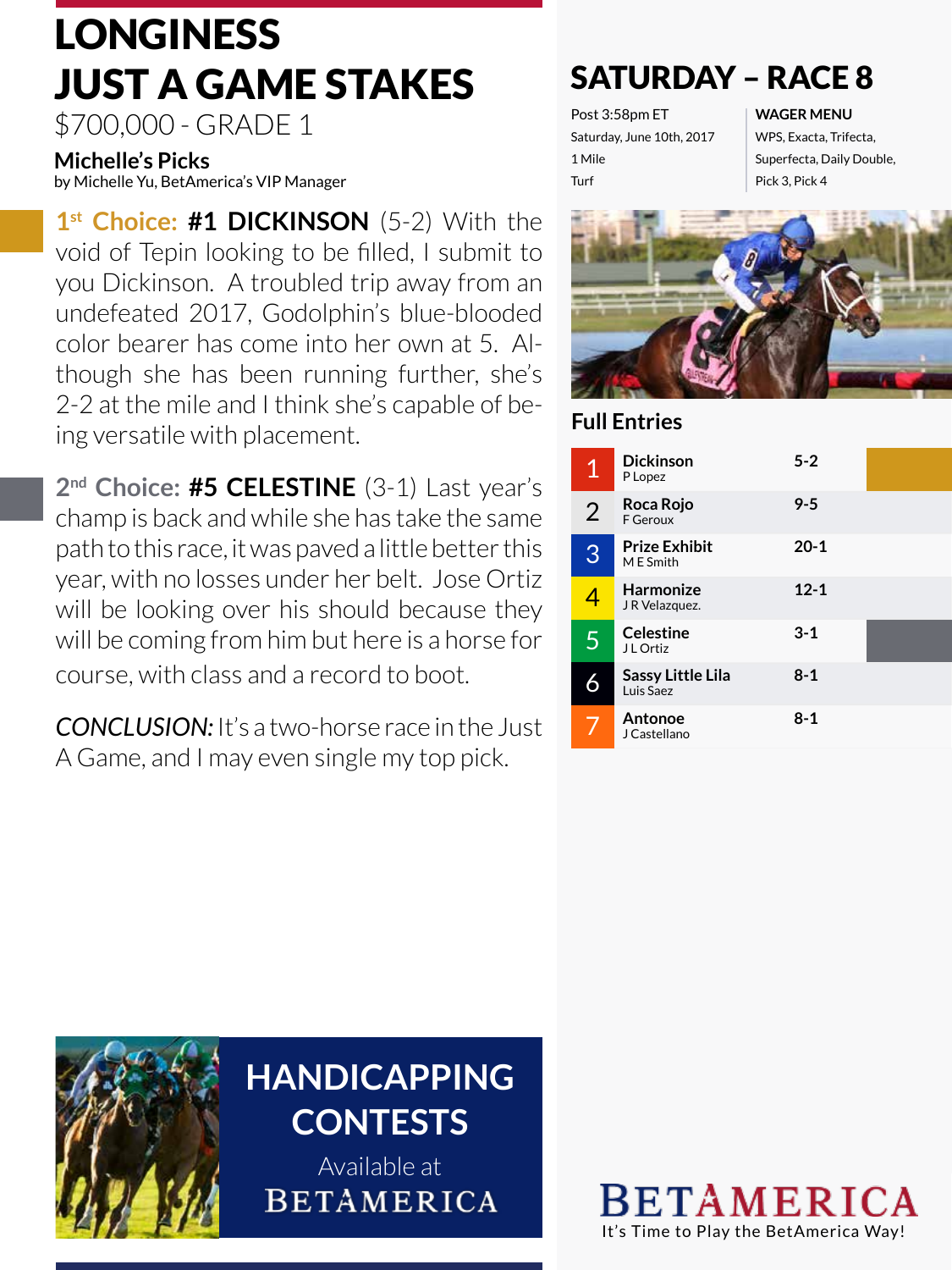### MOHEGAN SUN METROPOLITAN HANDICAP SATURDAY – RACE 9

\$1,200,000 - GRADE 1

#### **Jen's Picks**

by Jen Perkins, BetAmerica Marketing Manager

**1st Choice: #12 AWESOME SLEW** (6-1) – Slew rebounded from a 32-length defeat in the Haskell (G1) to win the Smarty Jones (G3) by seven. He has been a model of consistency since, hitting the board in his last five starts. His biggest strength here might be his experience in one-turn races, including two 7-furlong appearances this spring.

**2nd Choice: #9 MOR SPIRIT** (5-2) – If you are familiar with Ragozin numbers, then you may find it interesting that Mor Spirit posted a 1 in his Steve Sexton Mile (G3) win at Lone Star. Yes, a ONE. I expect a slight bounce coming from that event to this full Grade 1 field, but you can't deny that the horse will bring a lot of confidence…and will take a lot of money.

**3rd Choice: #1 INSIDE STRAIGHT** (15-1) – A very live longshot play – trainer Robertino Diodoro is crushing with the small string he has debuted in New York this year and the horse was a dominant winner in the Oaklawn Handicap (G2).



### BET THE **BELMONT STAKES**

- \$400 Sign Up Bonus
- Five Belmont Promos

**BETAMERICA** 

Post 4:41pm ET Saturday, June 10th, 2017 1 Mile

**WAGER MENU** WPS, Exacta, Trifecta, Superfecta, Daily Double, Pick 3



#### **Full Entries**

| $\overline{1}$ | <b>Inside Straight</b><br>A S Arrovo | $15 - 1$ |  |
|----------------|--------------------------------------|----------|--|
| $\overline{2}$ | <b>Rally Cry</b><br>J R Valazquez    | $5 - 1$  |  |
| 3              | Denman's Call<br>T Baze              | $15 - 1$ |  |
| 4              | <b>Solid Wager</b><br>V Espinoza     | $15 - 1$ |  |
| 5              | Sharp Azteca<br>P Lopez              | $7 - 2$  |  |
| 6              | Mohaymen<br>J L Ortiz                | $20 - 1$ |  |
| 7              | <b>Economic Model</b><br>I Ortiz Jr  | $15 - 1$ |  |
| 8              | <b>Tom's Ready</b><br>J Castellano   | $15 - 1$ |  |
| 9              | <b>Mor Spirit</b><br>M E Smith       | $5 - 2$  |  |
| 10             | <b>Virtual Machine</b><br>M Franco   | $30 - 1$ |  |
| 11             | <b>Tommy Macho</b><br>L Saez         | $10-1$   |  |
| 12             | <b>Awesome Slew</b><br>J Rosario     | $6 - 1$  |  |

BETAMERICA It's Time to Play the BetAmerica Way!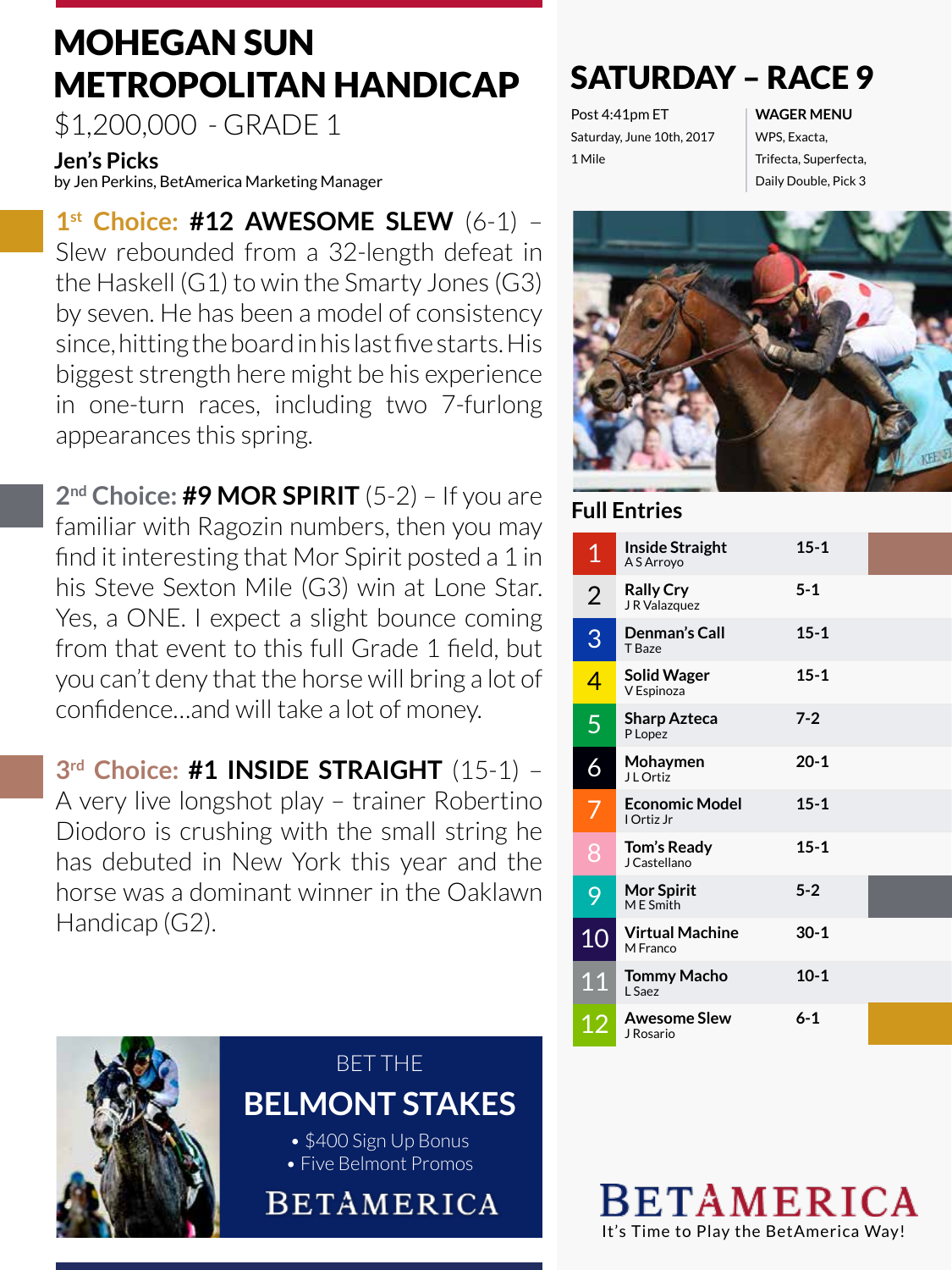### WOODFORD RESERVE MANHATTEN STAKES

\$1 MILLION - GRADE 1

#### **Merv's Picks**

by Merv Huber-Calvo, BetAmerica's Tournaments Director

**1st Choice: #3 WORLD APPROVAL** (3-1) – He looked like a world beater in winning the Dixie last out and appears to have turned into one of the leading turf runners in the country. He'll get a chance to prove it in the Manhattan, a race in which he finished third last year against arguably tougher competition. He couldn't be coming into this race any sharper.

**2nd Choice: #7 DIVISIDERO** (4-1) – He appeared to be back in peak form when taking the Turf Classic at Churchill Downs last out, closing from last to score the win over another Manhattan foe, Beach Patrol. He'll be running at the end of this race too, but will he have enough to run down World Approval?

*CONCLUSION:* I'm very keen on the top pick. I'll likely single World Approval on top in my exotics, and could even single him on my Pick 4 ticket.

#### SATURDAY – RACE 10

Post 5:37pm ET Saturday, June 10th, 2017 1 Mile

#### **WAGER MENU**

WPS, Exacta, Trifecta, Superfecta, Daily Double, Pick 3, Pick 4



#### **Full Entries**

| $\mathbf 1$             | <b>Beach Patrol</b><br>F Geroux       | $4 - 1$  |  |
|-------------------------|---------------------------------------|----------|--|
| $\overline{2}$          | <b>Wake Forest</b><br>I Ortiz Jr      | $8 - 1$  |  |
| 3                       | <b>World Approval</b><br>J R Leparoux | $3 - 1$  |  |
| $\overline{\mathbf{4}}$ | <b>Time Test</b><br>J Castellano      | $5 - 1$  |  |
| 5                       | Ascend<br>J L Ortiz                   | $20 - 1$ |  |
|                         | Potemkin<br>J Rosario                 | $8 - 1$  |  |
| 7                       | <b>Divisidero</b><br>JR Velazquez     | $4 - 1$  |  |
| 8                       | Applicator<br>P Lopez                 | $30 - 1$ |  |
| 9                       | Sadler's Joy<br>M E Smith             | $6 - 1$  |  |



### **HANDICAPPING CONTESTS**

Available at**BETAMERICA**